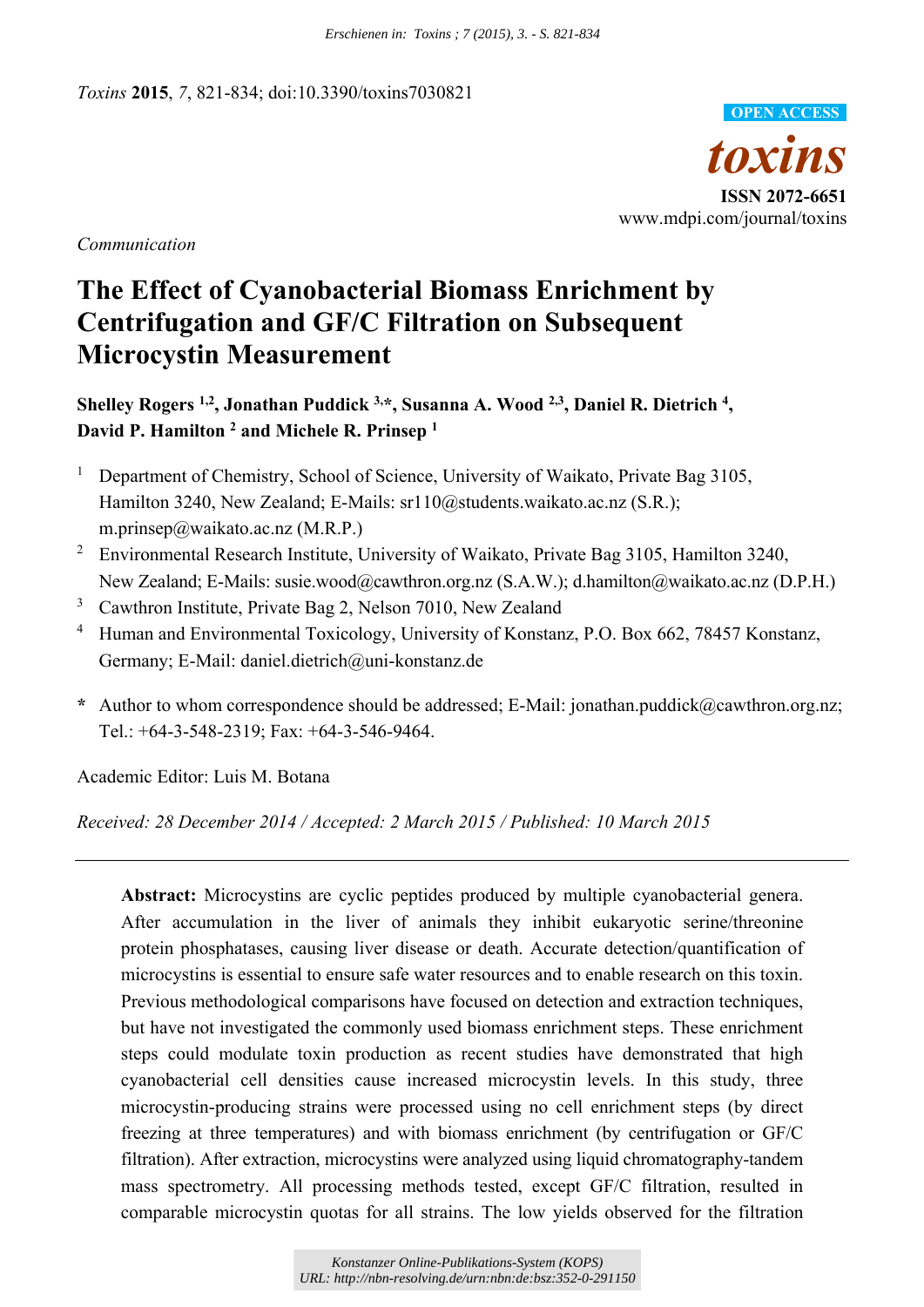samples were caused by adsorption of arginine-containing microcystins to the GF/C filters. Whilst biomass enrichment did not affect microcystin metabolism over the time-frame of normal sample processing, problems associated with GF/C filtration were identified. The most widely applicable processing method was direct freezing of samples as it could be utilized in both field and laboratory environments.

**Keywords:** microcystin; cyanobacteria; *microcystis*; *planktothrix*; biomass concentration; sample processing

#### **1. Introduction**

Microcystins (MCs) are hepatotoxic compounds produced by freshwater, marine and terrestrial cyanobacteria globally. They pose a significant risk to human and animal health if contaminated water or food products are ingested [1]. Microcystins accumulate in the livers of animals where they irreversibly inhibit serine/threonine phosphatase enzymes, inducing hepatotoxicity [2]. In addition, chronic exposure to microcystins has been linked to liver tumor promotion [3–5] and MC-LR has been categorized by the World Health Organization as "probably carcinogenic for humans" [6].

Currently, microcystin concentrations in environmental samples are determined using protein phosphatase inhibition assays, enzyme-linked immunosorbent assay (ELISA), chemical derivatization with gas chromatography-mass spectrometry analysis, and high performance liquid chromatography (HPLC) coupled to either ultra-violet or mass spectrometry detection [7,8]. Due to a broad range in sensitivity, selectivity and consumable/equipment costs, each of these analytical methods is still used in laboratories across the world.

When cyanobacterial samples for microcystin analysis are collected in the laboratory or field, the biomass is generally concentrated prior to preservation or extraction. Samples collected in the field may also be transported for hours or days before preservation. Biomass concentration is usually accomplished by centrifugation or filtration on to glass-fiber filters (e.g., GF/C) [9]. These concentrated samples are routinely preserved by freezing at low temperature (≤−20 °C) and/or lyophilization. Different extraction/cell disruption methods are used and may involve use of solvents such as methanol or butanol [10], freezing and thawing [11], sonication [12,13], or microwave-enhanced extraction [14]. Most methodological studies have focused on comparing different microcystin extraction methods [9,14–18], but have not specifically investigated the effect of biomass enrichment prior to preservation and/or extraction.

The rationale for investigating the effect of biomass enrichment are several field-, mesocosm- and laboratory-based studies which demonstrated that high cyanobacterial cell densities can cause an increase in the production of microcystins and other cyanobacterial peptides [19–21]. Therefore processes used to enrich cyanobacterial biomass during sample preparation could affect microcystin metabolism and change the measured microcystin concentration. In this study, we compared several commonly used methods of processing cyanobacterial samples for subsequent microcystin analysis. The aim was to determine whether biomass enrichment steps altered microcystin metabolism and increased the measured cell quota (the amount of toxin per cell).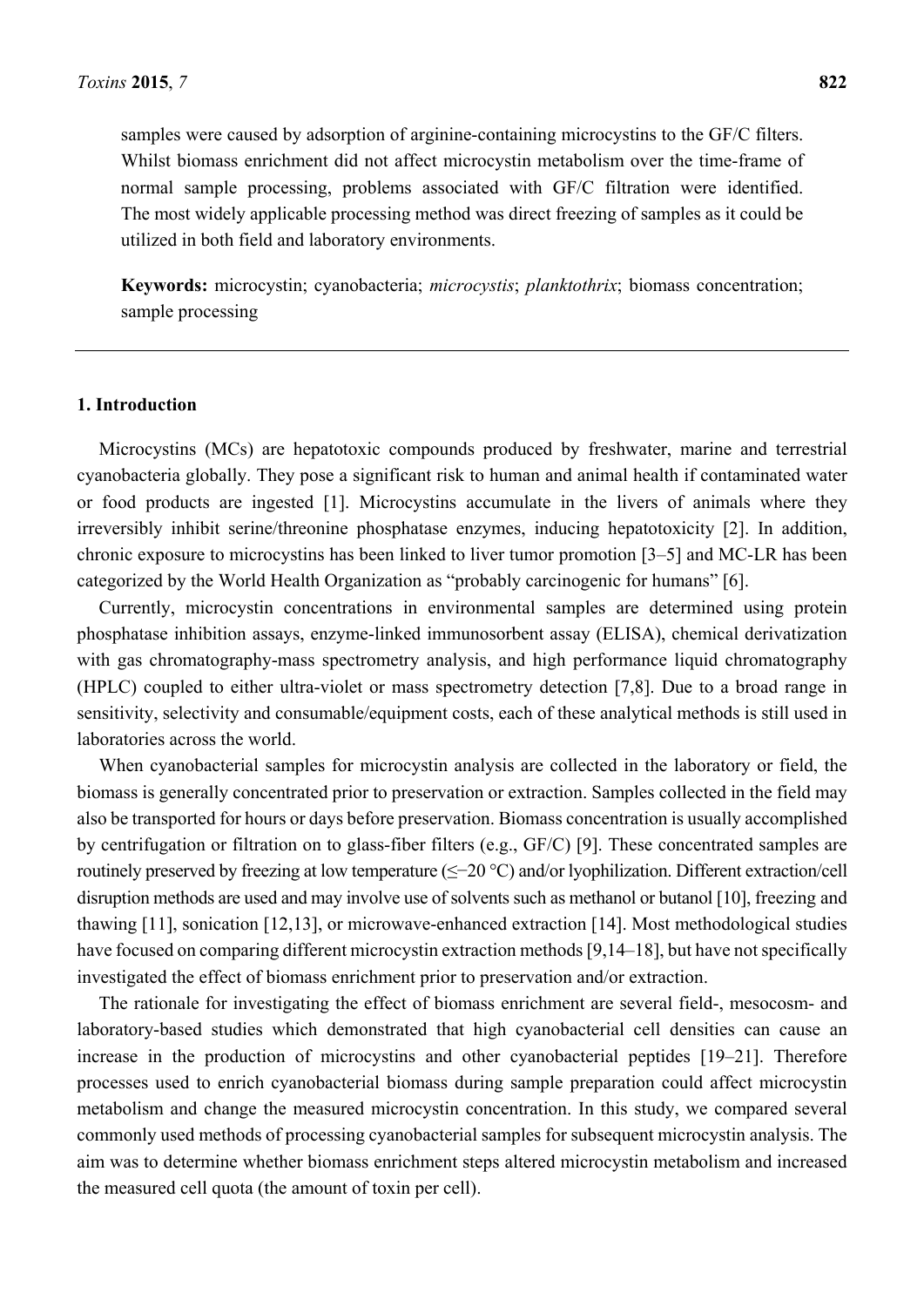## **2. Results and Discussion**

# *2.1. The Effect of Cyanobacterial Biomass Enrichment through Sample Processing Procedures*

The microcystin concentrations of a colonial *Microcystis* strain (CAWBG11) [22], a single-celled *Microcystis* strain (CAWBG16) [23] and a filamentous *Planktothrix* strain (CAWBG59) [24] were quantified using liquid chromatography with tandem mass spectrometry detection (LC-MS/MS). Each strain was sampled using the following methods; direct freezing with no prior cell concentration (at three temperatures), centrifugation followed by lyophilization, or filtration on to GF/C filters followed by lyophilization.

The microcystin cell quota varied significantly between cyanobacterial strains and between sampling days for each strain (Figure 1). This was particularly pronounced for the *Planktothrix* strain (CAWBG59). To compensate for this, data analysis was conducted on microcystin quotas normalized against a control sample collected for each strain on each day (subsamples frozen in liquid nitrogen, lyophilized and extracted in methanol).



**Figure 1.** Microcystin cell quota across all treatments for each strain on different experimental days (solid black line shows median, box shows 1st and 3rd quartiles, whiskers extend to the last data point within 1.5-times the interquartile range, open circles are outliers beyond this range).

Comparison of the normalized microcystin quota for each sampling method showed consistent results for five of the six techniques (Figure 2). There was no significant difference in microcystin quota between the three direct freezing temperatures (−20 °C, −80 °C and liquid nitrogen) or when centrifugation was used to enrich cells. This indicates that the speed at which samples froze did not affect microcystin metabolism, and that a rapid enrichment of biomass during sample preparation does not influence microcystin quotas. The filtration method had a significantly lower microcystin yield than all other treatments ( $p < 0.001$ ; Figure 2). The premise for this investigation was the association between increased microcystin production and increased cell density, based on several recent studies [19–21]. As GF/C filtration resulted in reduced microcystin concentrations, the observed effect was unlikely to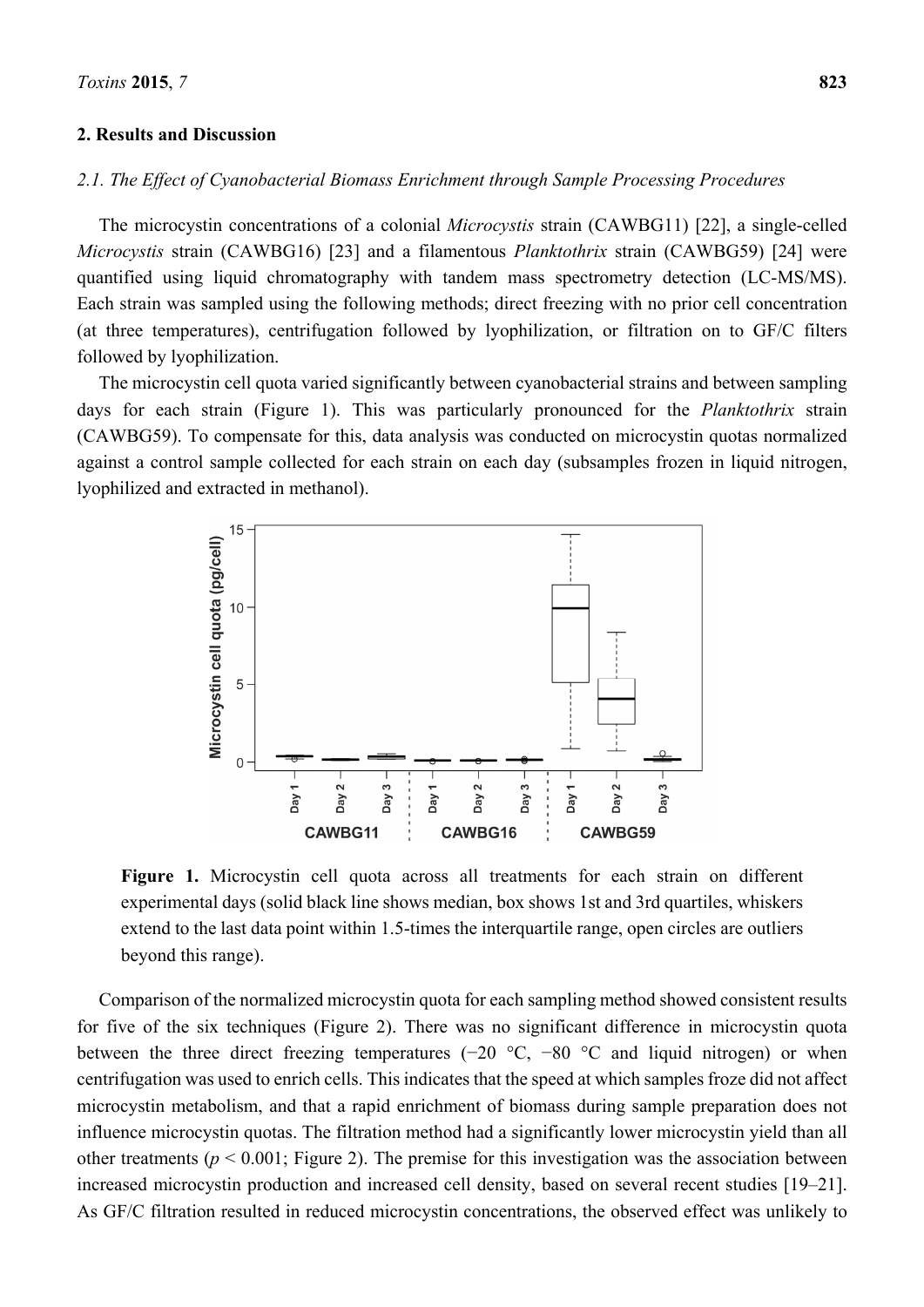be from cellular metabolism as high cell density has been shown to cause increased microcystin levels [19].



**Figure 2.** Comparison of the different sample processing methods, where microcystin cell quotas were normalized to the corresponding control sample to compensate for inter-strain and inter-day variability (solid black line shows median, box shows 1st and 3rd quartiles, whiskers extend to the last data point within 1.5-times the interquartile range, open circles are outliers beyond this range).

# *2.2. Investigation of the Low Microcystin Yields from GF/C Filtration Samples*

Several processes could have led to the lower microcystin concentrations observed in the GF/C filtration samples; whole cells could have passed through the GF/C filter, cells could have lysed during the filtration process allowing toxin through the filter, microcystins could have adhered to the GF/C filters and/or cells could have become embedded in the filters, impeding cell lysis and reducing extraction efficiency. To investigate whether whole cells had passed through the GF/C filter, further samples were filtered by GF/C filtration only, and GF/C filtration followed by 0.2-um filtration. The resulting filtrates were subjected to four freeze-thaw cycles (in order to lyse cells that may have passed through the filters) and were analyzed by LC-MS/MS. There was no significant difference in the microcystin concentration of the filtrate samples ( $p = 0.11$ ) indicating that whole cells were not passing through the GF/C filter. Additionally, during the study, there were no observed differences in the microcystin concentrations of the centrifugation supernatants and the GF/C filtrates ( $p = 0.19$ ), indicating that cell lysis during the filtration process was not the cause.

When the individual microcystin congeners from *Microcystis* CAWBG11 were assessed, we observed that the low yields from the GF/C filtration samples were restricted to the arginine-containing microcystin congeners (e.g., MC-RR, MC-LR, MC-FR, MC-WR, MC-RA, *etc.*; Figure 3). All microcystins which contained arginine were present at significantly lower concentrations in the GF/C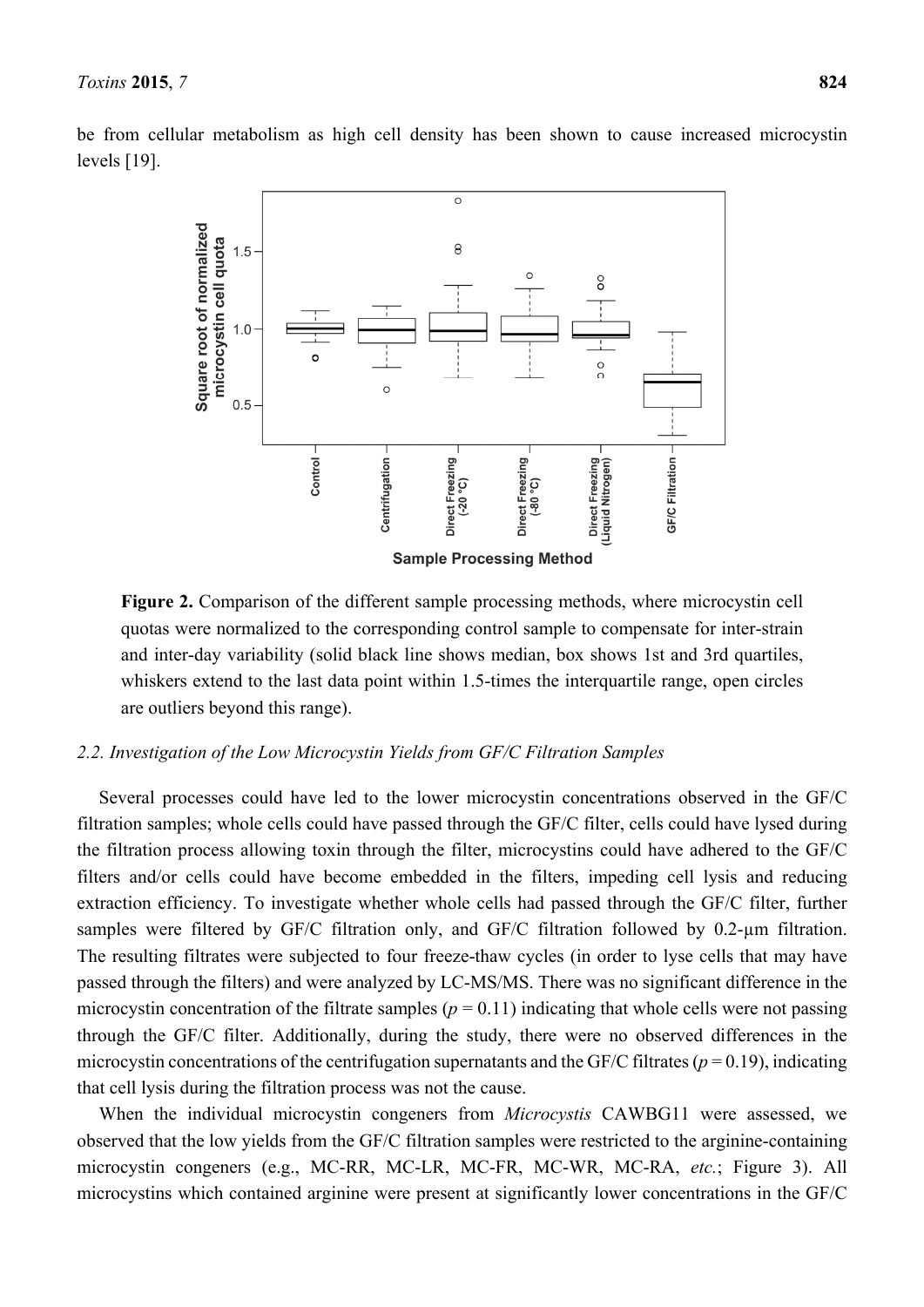filtration samples compared to the other sampling methods ( $p \leq 0.016$ ). The concentrations of the hydrophobic microcystins (e.g., MC-LA, MC-FA, MC-WA, MC-LAba, MC-FAba, MC-WAba, *etc.*) were not significantly different between sampling methods ( $p \ge 0.11$ ). As *Microcystis* CAWBG16 and *Planktothrix* CAWBG59 produce only arginine-containing microcystins, the congener-dependent microcystin yield was not evident in these cyanobacterial strains.



**Figure 3.** Microcystin concentration for selected microcystin congeners from *Microcystis* CAWBG11, where samples have been processed by different enrichment/preservation techniques (direct freezing samples using liquid nitrogen are displayed; only samples from Day 1 are presented;  $n = 3$ ; error bars indicate  $\pm 1$  standard deviation;  $\star p \le 0.05$  compared to control, centrifugation and direct freezing samples).

The observed decrease in the yield of arginine-containing microcystins could be due to inefficient extraction or adsorption of the congeners to the GF/C filters. To test if filter adsorption was the cause, a GF/C filter was added to methanol extracts of CAWBG11 with and without formic acid. There were significantly lower concentrations of the arginine-containing microcystins when the GF/C filter was added to the methanol extract without formic acid ( $p < 0.001$ ; Figure 4a), whilst concentrations of the hydrophobic microcystin congeners were not affected. When 0.1% formic acid was present, the adherence effect was reduced for the congeners containing a single arginine (Figure 4b); however, the concentration of MC-RR (which contains two arginine residues) was still reduced ( $p < 0.001$ ).

The concentration of the hydrophobic microcystin congeners found in *Microcystis* CAWBG11 were comparable between the GF/C filtration samples and the samples processed by direct freezing and centrifugation (Figure 3). Therefore, it is unlikely that the filters were impeding cell lysis and reducing extraction efficiency. This suggests the cause for the low microcystin yield observed in the filtration samples was due to adsorption of arginine-containing microcystins to the GF/C filters during the extraction process.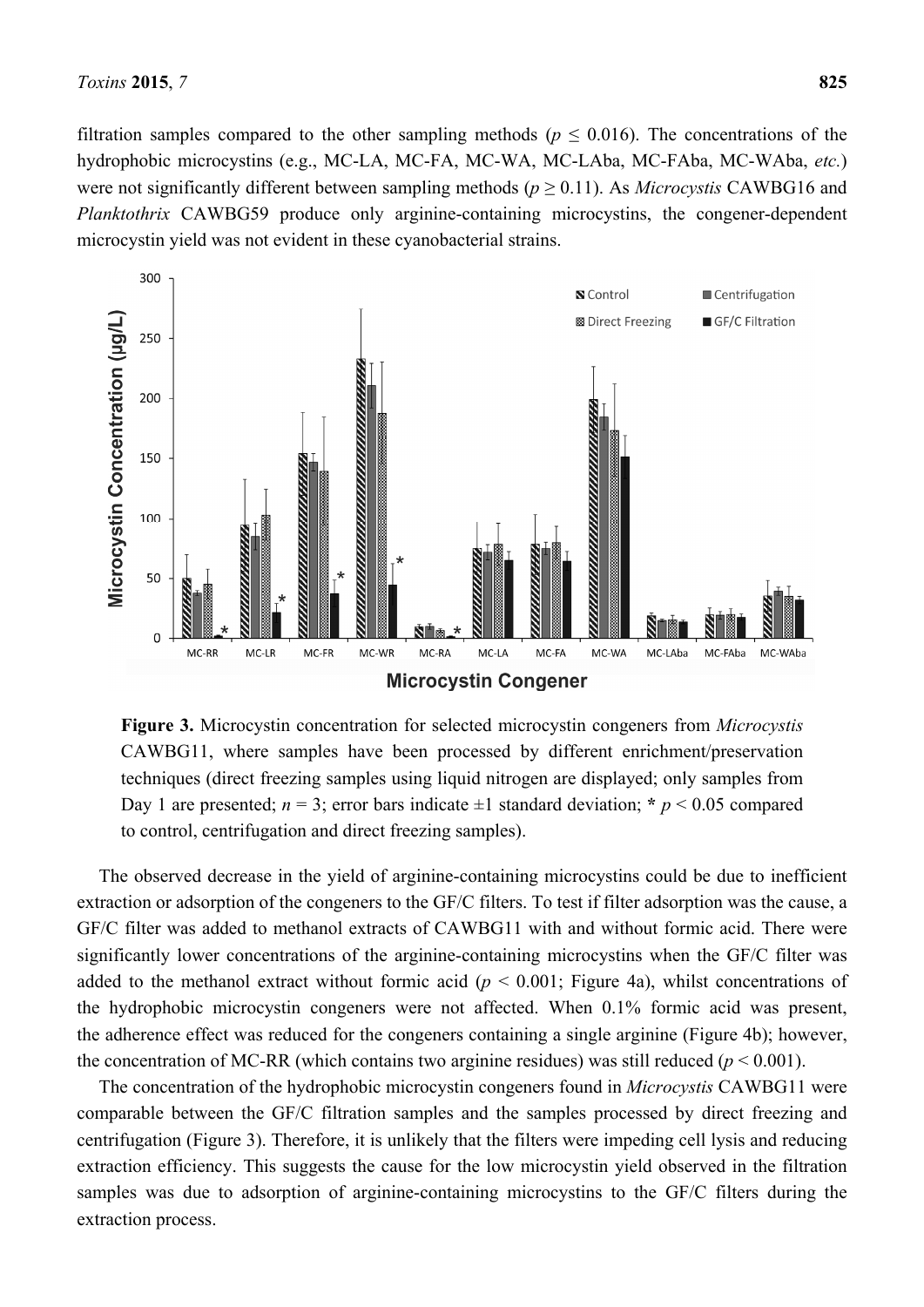

**Figure 4.** Selective adsorption of arginine-containing microcystin congeners to GF/C filters was assessed using (**a**) a methanol extract of *Microcystis* CAWBG11 and (**b**) a methanol extract of *Microcystis* CAWBG11containing 0.1% formic acid, which were incubated with or without GF/C filters ( $n = 3$ ; error bars indicate  $\pm 1$  standard deviation; \*  $p < 0.001$ compared to control).

# *2.3. Temporal Effect of Sample Centrifugation on Microcystin Metabolism*

To investigate whether a metabolic effect from centrifugation would occur after a longer incubation period, samples of *Microcystis* CAWBG16 were centrifuged and left at ambient temperature for up to 5 h. The samples were either incubated with or without the supernatant. During the 5 h time-course, there was no difference in microcystin concentration for the cell pellets covered with supernatant  $(p = 0.22$ ; Figure 5a). However, when the supernatant had been removed and the cell pellet was left exposed to air, a 50% increase in microcystin concentration was observed after 2 h (*p* < 0.001; Figure 3b). The microcystin concentration remained high for an additional 2 h before decreasing at 5 h (*p* < 0.05; Figure 5b).

These data indicate that cyanobacterial samples concentrated by centrifugation could be left covered with the supernatant for up to 5 h prior to preservation, although care should be taken when moving the samples to ensure that the cells do not resuspend. However, once the supernatant was removed, there was a limited period of time (1 h) before a change in microcystin concentration was observed. The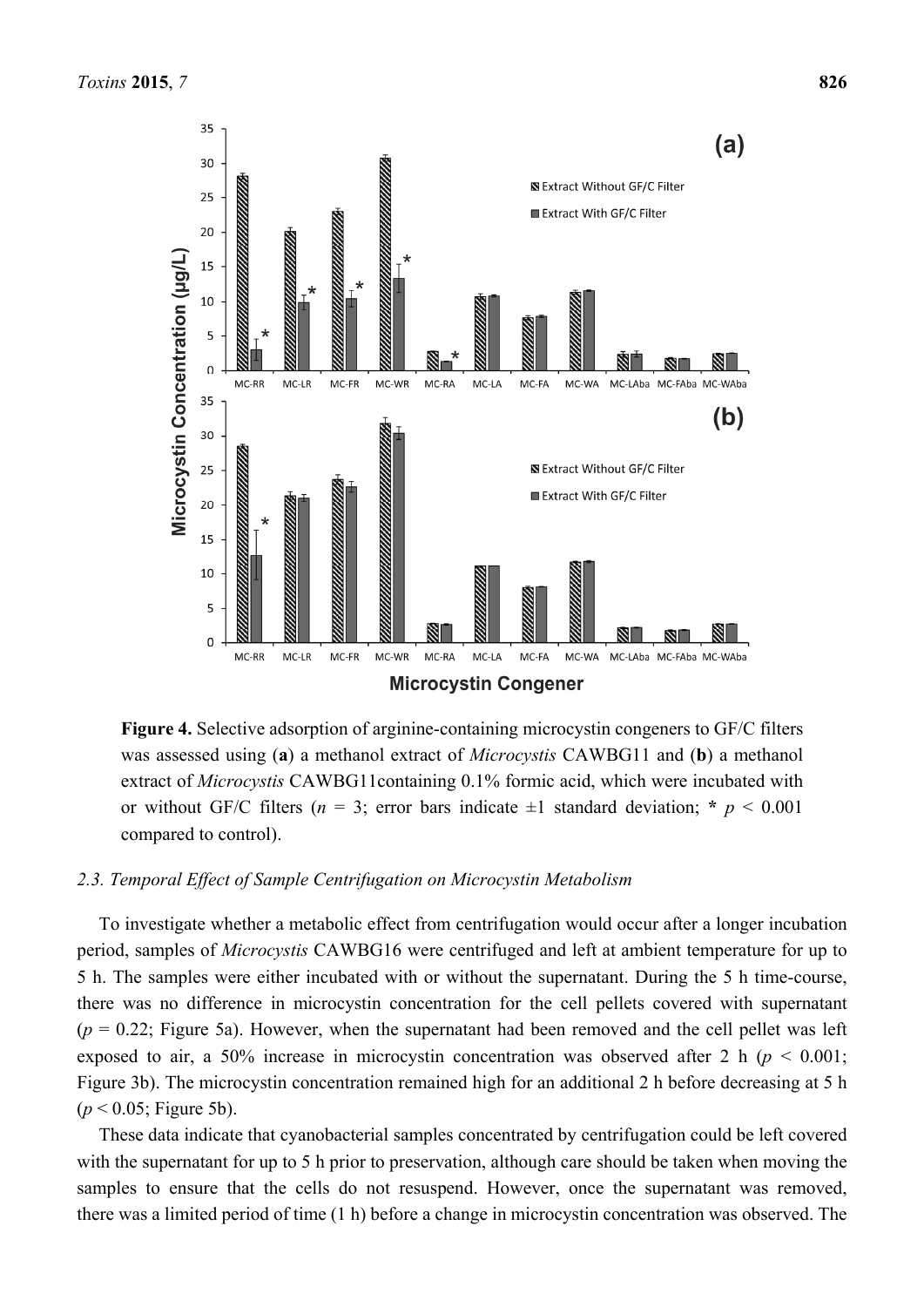increase in microcystin concentration was likely due to changes in microcystin metabolism, but whether this was through increased production [20] or liberation of bound microcystin [25–27] is not clear. The cause for the altered metabolism could have been direct contact with air (possibly resulting in increased oxidative stress [27]), which may have affected the physiological functioning of the exposed cells. Further research would be required to confirm this and might involve laboratory or field studies where cyanobacteria are exposed to oxygen for different lengths of time. The decrease in microcystin concentrations after 4 h was a surprising observation and the mechanism for the reduction in microcystin concentration is not clear. It could be mediated by catabolism of the microcystin or sequestration of microcystins on to cellular components such as proteins or the thylakoid [25–27]. The entire sample was extracted and analyzed; therefore, microcystin export could not account for the observed decrease. Regardless of the underlying biochemical mechanism, the results indicate that centrifuged samples should be preserved promptly once the supernatant has been removed.



**Figure 5.** Cellular microcystin concentration of centrifuged *Microcystis* CAWBG16 which was incubated at ambient temperature (**a**) without removing the supernatant and (**b**) with the supernatant removed ( $n = 3$ ; error bars indicate  $\pm 1$  standard deviation; \*  $p \le 0.001$  compared to 0 and 1 h samples; \*\*  $p < 0.05$  compared to 2, 3 and 4 h samples).

## *2.4. Sample Processing Considerations*

Apart from GF/C filtration, the different sample processing methods produced comparable microcystin quotas for the three cyanobacterial strains assessed (Figure 2), indicating that biomass enrichment by centrifugation does not increase microcystin metabolism over normal sample processing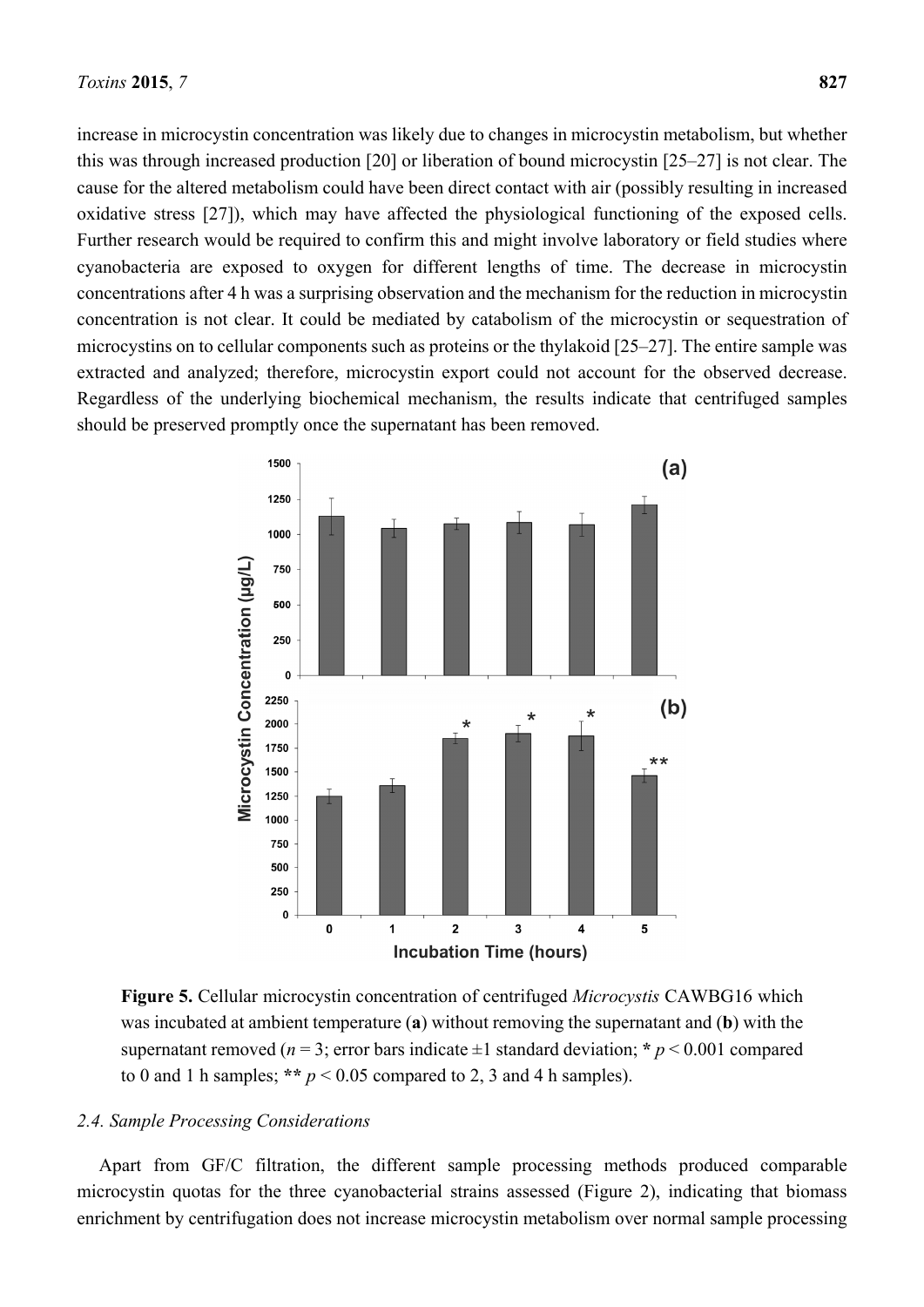time-frames. The lower microcystin quotas observed for the samples processed by filtration were due to arginine-containing microcystins binding to the GF/C filters (Figure 4). However, it appears that biomass enrichment by GF/C filtration did not cause an increase in microcystin metabolism as there was no increase in the concentration of hydrophobic congeners in these samples (Figure 3).

As cyanobacterial biomass enrichment did not increase microcystin metabolism (under normal sample processing time-frames), the decision regarding which method to utilize is dependent on the available equipment, time constraints and ease of processing. For laboratory-based experiments, biomass enrichment by centrifugation would be a convenient method. However, many planktonic cyanobacteria, including *Microcystis*, contain gas vesicles that assist in buoyancy [28]. Even after lengthy centrifugation, these cells can remain suspended, particularly when working with colonial *Microcystis* [29]. Bursting gas vesicles with increased pressure prior to centrifugation can alleviate this [30], although this was not tested in the current study and could result in cell lysis and release of microcystin into the supernatant. If centrifugation is used for biomass enrichment prior to microcystin extraction, researchers should preserve the samples shortly after removing the supernatant as microcystin metabolism is upregulated within 2 h (Figure 5b).

Centrifugation is less applicable in the field and preserving samples directly in liquid nitrogen would be more appropriate, although a separate filtered sample must be collected to determine the extracellular microcystin concentration. The cellular fraction can then be calculated by subtracting the extracellular microcystin concentration from the total microcystin concentration. Our study also showed that directly freezing cyanobacterial samples at −20 °C and −80 °C provided microcystin quotas comparable to those obtained via snap-freezing in liquid nitrogen. In a laboratory setting, direct freezing at these temperatures would likely be more convenient than freezing in liquid nitrogen.

The adsorption of microcystin congeners to GF/C filters is of concern as filtration is commonly used when collecting environmental samples for microcystin analysis [31]. Our data showed that arginine-containing microcystins adhered to GF/C filters (Figure 4a), but this effect could be partially alleviated through the addition of formic acid to the extraction solvent (Figure 4b). Other researchers have previously shown adsorption of microcystins to plastics and glass [32–34], but interestingly, this was shown to be more prevalent with hydrophobic microcystins than arginine-containing microcystins [33].

Binding of microcystins to plastics and glass have been noted when microcystins were dissolved in an aqueous solution [33,34]. We did not observe this adsorption effect with the aqueous extraction conducted on the direct freezing samples assessed during this study (Figure 2). However, we would still advise that control samples are included (such as the methanol extracted samples used in this study).

To improve understanding of the variables that regulate microcystin production and their ecological function, there is a need for greater standardization of procedures so that comparisons can be made between data sets. Previous studies have used a wide range of analytical methodologies (e.g., ELISA, LC-MS/MS) with the results normalized to a variety of parameters such as dry weight, cell number and optical density [1]. Whilst we have not proposed a universal method for processing microcystin samples, the present study has shown that samples preserved by direct freezing and samples enriched by centrifugation yield comparable results. We also identified that arginine-containing microcystins adhere to GF/C filters. Whilst this was less pronounced when acidified methanol was used as an extraction solvent, MC-RR congeners still adhered to the filters in the presence of 0.1% formic acid. We suggest that caution and careful method validation is undertaken when GF/C filtration is required.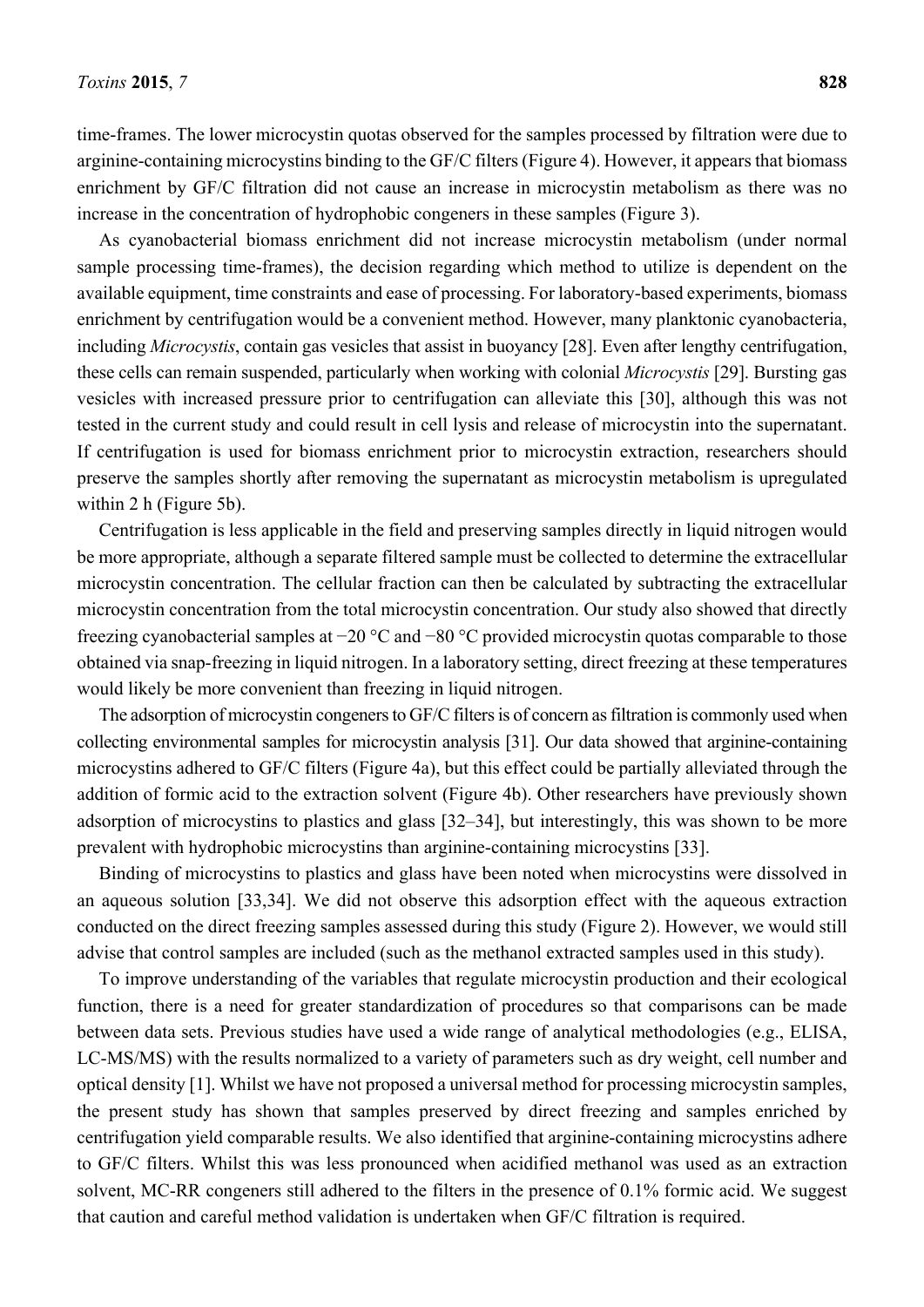## **3. Experimental Section**

## *3.1. Cyanobacterial Strains*

A colonial *Microcystis* strain (CAWBG11) [22], a single-celled *Microcystis* strain (CAWBG16) [23] and a filamentous *Planktothrix* strain (CAWBG59) [24] were used for this study (Cawthron Institute Microalgae Culture Collection, Nelson, New Zealand). The cultures were grown in MLA medium [35] at 20 °C under a 12 h:12 h light/dark cycle (photon-flux of 100 μmol·m<sup>-2</sup>·s<sup>-1</sup>; Biosyn 6000 CP Incubator (Contherm, Upper Hutt, Wellington, New Zealand) in either screw-capped plastic containers (60 mL) or glass Erlenmeyer flasks (500 mL).

## *3.2. Comparison of Sample Processing Methods*

Three replicate experiments were carried out on different days for each strain. The samples were processed by: (i) direct freezing (no prior cell concentration) at −20 °C, −80 °C and in liquid nitrogen (−196 °C); (ii) cell concentration by centrifugation; or (iii) cell concentration by GF/C filtration. Triplicate subsamples (1 mL) for each treatment were taken from the same batch of culture after swirling to ensure homogeneity and processed as described below. Triplicate subsamples for cell enumeration (5 mL) were preserved immediately using Lugol's Iodine and stored in the dark.

Subsamples (1 mL) for direct freezing were frozen at −20 °C, −80 °C or in liquid nitrogen. Formic acid (FA; 1 µL) was added and microcystins were extracted by three freeze-thaw cycles interspersed with a sonication step (30 min; Transonic T 700/H ultrasonic bath; Elma, Wetzikon, Switzerland). The samples were centrifuged (6000× *g*, 5 min; Eppendorf Minispin Plus, Hamburg, Germany) and the supernatant (800  $\mu$ L) transferred to a septum-capped vial containing methanol (MeOH; 800  $\mu$ L).

Subsamples (1 mL) processed by centrifugation were spun at high speed to pellet the cyanobacterial biomass (6000× *g*, 5 min). The supernatant was removed before cell pellets were frozen in liquid nitrogen and lyophilized (FreeZone6 freeze-drier; Labconco, Kansas City, MO, USA). The lyophilized sample was sonicated in MeOH (1 mL; 30 min). After extraction, samples were centrifuged (6000× *g*, 5 min) and 800  $\mu$ L of supernatant placed in a septum-capped vial containing deionized water (800  $\mu$ L).

Subsamples (1 mL) processed by filtration were syringe filtered onto glass fiber filter paper (GF/C, 25 mm diameter; MicroScience, Mississauga, Canada). The filter was placed in an Eppendorf tube (1.5 mL), frozen in liquid nitrogen and lyophilized. The lyophilized sample was sonicated in MeOH (1 mL; 30 min). After extraction, samples were centrifuged (6000× *g*, 5 min) and 800 µL of supernatant was placed in a septum-capped vial containing deionized water (800 µL). The filtrate from these samples was syringe filtered (0.2-µm) and diluted in MeOH (1:1) in a septum-capped vial. The microcystin concentration detected in the filtrate was subtracted from the amount detected in directly frozen samples to adjust for extracellular microcystins in the culturing medium and to allow determination of the cellular microcystin quota.

Control samples (1 mL) were frozen in liquid nitrogen, lyophilized and extracted in MeOH (1 mL) with sonication (30 min). Samples were centrifuged (6000 $\times$  *g*, 5 min) and the supernatant (800  $\mu$ L) was placed in a septum-capped vial containing deionized water (800 µL). The control was used to ensure that the two extraction procedures (aqueous and organic) yielded similar extraction efficiencies and to normalize the microcystin results obtained from different strains/days.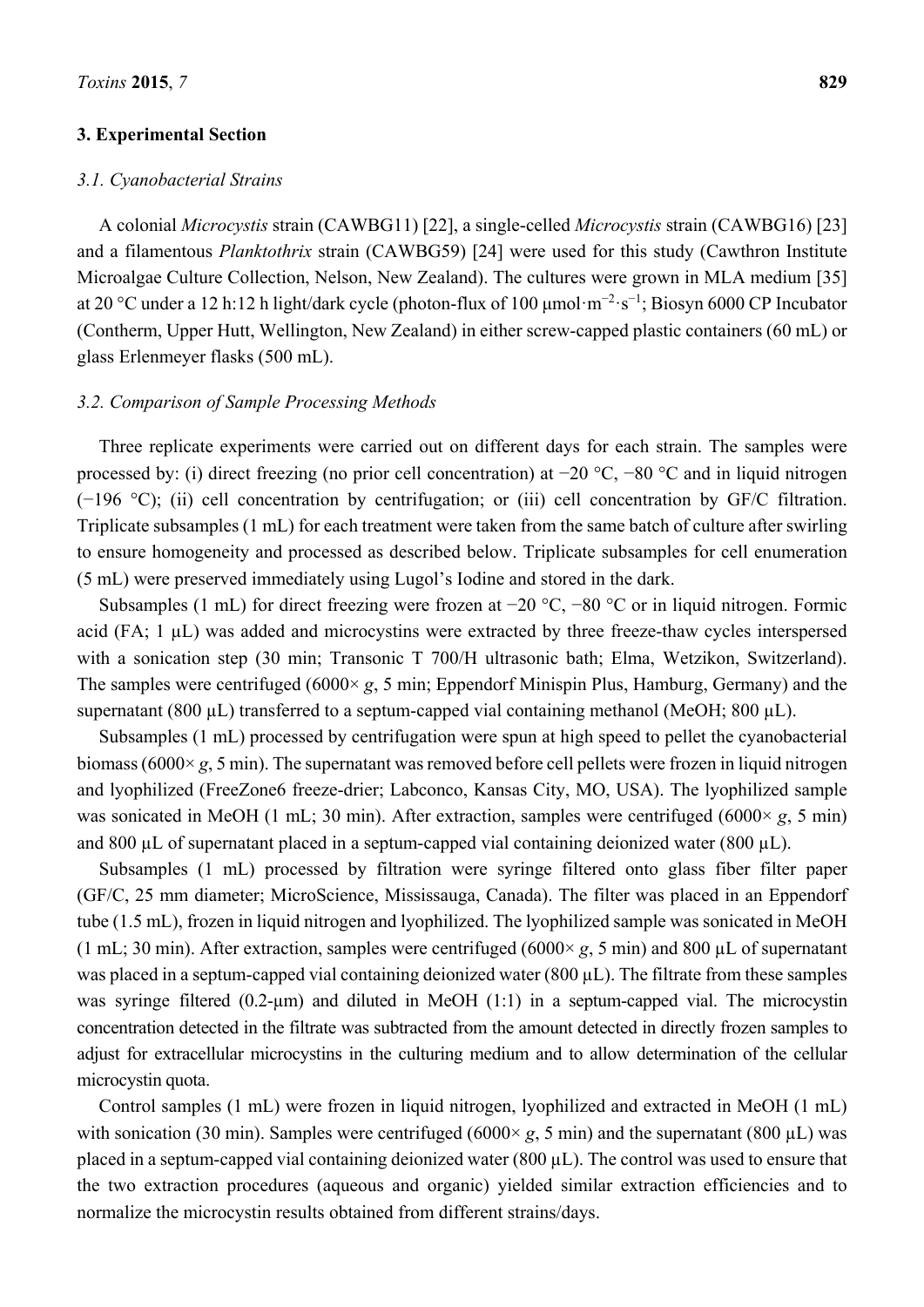#### *3.3. Microcystin Adherence to GF/C Filters*

An extract containing hydrophilic and hydrophobic microcystins was prepared by centrifuging a sample of *Microcystis* CAWBG11 (15 mL; 3200× *g*, 10 min). The cell pellet was vortexed in 100% MeOH (15 mL) and sonicated for 30 min, before the extract was clarified by centrifugation (3200× *g*, 10 min). The extract was separated into two aliquots (9.99 mL each) and supplemented with either 10 µL deionized water or 10 µL of formic acid (final concentration of 0.1%). Triplicate subsamples of each extract (1 mL each) were sonicated (30 min) with or without a GF/C filter. After removal of the GF/C filter, the samples were centrifuged (6000× *g*, 5 min) and the supernatant (800 µL) was placed in a septum-capped vial containing deionized water (800 µL) for microcystin analysis.

## *3.4. Temporal Effect of Centrifugation*

Fifteen subsamples (1 mL; triplicate samples for five time-points) of a batch culture of *Microcystis* CAWBG16 were centrifuged (6000× *g*, 5 min). The cell pellets were left at ambient temperature covered with supernatant for 0, 1, 2, 3, 4 and 5 h, before the supernatant was removed and the cell pellet was frozen in liquid nitrogen. The sample was lyophilized and sonicated in MeOH (1 mL; 30 min). After extraction, samples were centrifuged (6000 $\times g$ , 5 min) and the supernatant (800  $\mu$ L) was placed in a septum-capped vial containing deionized water (800 µL) for microcystin analysis.

On a separate day the experiment was repeated, except that the supernatant was removed from all samples after centrifugation, but was not washed. The exposed cell pellets were incubated at ambient temperature for 0, 1, 2, 3, 4 and 5 h, before the cell pellet was frozen in liquid nitrogen and lyophilized. The lyophilized sample was extracted by sonication in MeOH (1 mL; 30 min). After extraction, samples were centrifuged (6000 $\times$  *g*, 5 min) and the supernatant (800  $\mu$ L) was placed in a septum-capped vial containing deionized water  $(800 \mu L)$ .

#### *3.5. Microcystin Analysis*

Microcystin analysis was performed on an AmaZon X electrospray ionization mass spectrometer (Bruker, Ballerica, MA, USA) coupled to an UltiMate 3000 HPLC system (Dionex, Sunnyvale, CA, USA). Samples (20 µL) for LC-MS/MS were separated on a C<sub>18</sub> column (Aeris PEPTIDE  $XB-C18, 100 \times 2.1$  mm, 3.6-µm; Phenomenex, Torrance, CA, USA) at a flow rate of 250 µL/min and a column temperature of 40 °C. A gradient of 2% acetonitrile +0.1% FA (solvent A) and 98% acetonitrile +0.1% FA (solvent B) operated with the following program; the sample was loaded in 20% B; held for 1 min; increased to 30% B over 1 min; increased to 60% B over the following 10 min; after increasing to 100% B over 1 min this solvent concentration was maintained for 2 min before the composition was returned to 20% B in 1 min and the column re-equilibrated for 4 min (20 min total). The eluting compounds were ionized using a capillary voltage of 3.5 kV and a nebulizer pressure of 3 bar. Desolvation was accomplished with a nitrogen flow of 8 L/min at 220 °C.

Microcystins were quantified using a multiple reaction monitoring (MRM) method which assessed the  $[M - H<sub>2</sub>O - H]$ <sup>-</sup> ions of 21 microcystin congeners present in the cyanobacterial strains assessed. To enable direct comparison among strains the sum of the concentration of the different congeners (*i.e.*, total microcystins) was utilized. The microcystins assessed by LC-MS/MS and their respective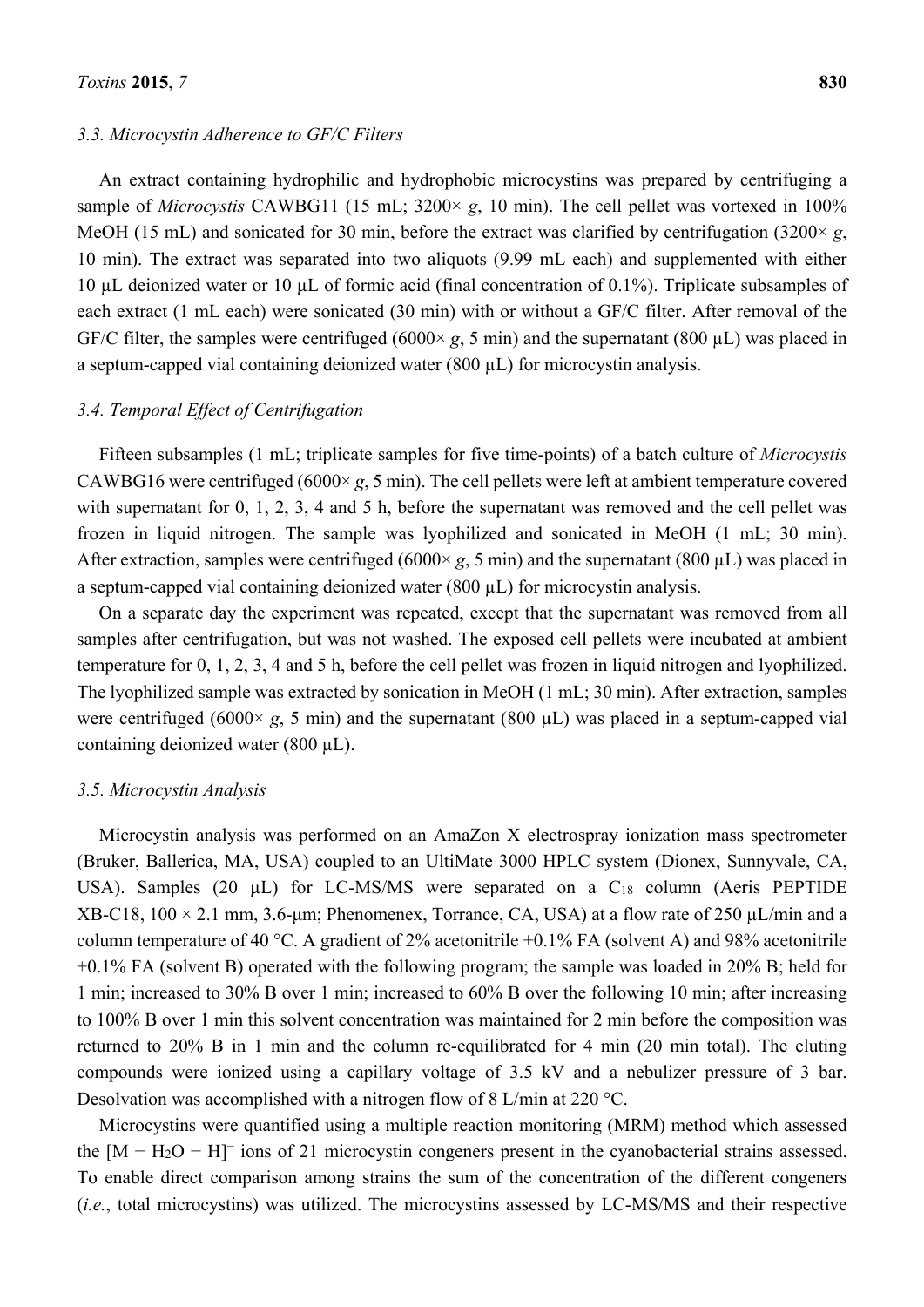MRM transitions were: MC-RR 1036.5 > 1018.5; dmMC-RR 1022.5 > 1004.5; didmMC-RR 1008.5 > 990.5; MC-LR 993.5 > 975.5; dmMC-LR 979.5 > 961.5; didmMC-LR 965.5 > 947.5; MC-YR 1043.5 > 1025.5; MC-FR 1027.5 > 1009.5; MC-WR 1066.5 > 1048.5; MC-RA 951.5 > 933.5; MC-RAba 965.5 > 947.5; MC-LA 908.5 > 890.5; dmMC-LA 894.5 > 876.5; MC-YA 958.5 > 940.5; MC-FA 942.5 > 924.5; MC-WA 981.5 > 963.5; MC-LAba 921.5 > 903.5; MC-FAba 956.5 > 938.5; MC-WAba 995.5 > 977.5; MC-FL 984.5 > 966.5; MC-WL 1023.5 > 1005.5.

Standard curves were constructed by analyzing a mixture of three microcystin standards (MC-LR, MC-RR and MC-LA; DHI Lab Products, Hoersholm, Denmark). The MC-RR standard was used to quantify MC-RR, dmMC-RR and didmMC-RR. The MC-LR standard was used to quantify MC-LR, dmMC-LR, didmMC-LR, MC-YR, MC-FR, MC-WR, MC-RA and MC-RAba. The MC-LA standard was used to quantify MC-LA, dmMC-LA, MC-YA, MC-FA, MC-WA, MC-LAba, MC-FAba, MC-WAba, MC-FL and MC-WL.

#### *3.6. Cell Enumeration*

Subsamples (1 mL) of CAWBG11, a colonial *Microcystis*, were mechanically ground for 30 s using a teflon/glass tissue grinder (Wheaton, Rochdale, UK) to assist in cell enumeration. Subsamples (0.1–1 mL) from all strains were settled in plankton chambers (Hydrobios GmbH, Kiel, Germany). For CAWBG11 and CAWBG16, cells from ten random fields of view were counted at  $400 \times$ magnification (IX71 inverted microscope; Olympus, Tokyo, Japan). For CAWBG59, trichome lengths were measured and divided by the average cell length (measured at  $1000\times$  magnification on 30 filaments using an BX51 light microscope; Olympus, Tokyo, Japan) to give an estimate of the number of cells per filament. The total number of cells was calculated by multiplying the number of cells per filament by the number of filaments.

#### *3.7. Statistical Analyses*

Statistical analyses were undertaken in R 2.12.1 [36]. To account for variation between experimental days and to enable pooling of all data points across strains, microcystin concentrations for each strain were normalized by dividing each value by that of the corresponding control sample (frozen in liquid nitrogen, lyophilized and methanol extracted). Analysis of variance was utilized to compare the median concentrations for each extraction treatment. Post-hoc pairwise comparisons were undertaken using Tukey honest significant difference.

#### **4. Conclusions**

All preservation/enrichment methods tested, except for GF/C filtration, resulted in comparable microcystin quotas for each cyanobacterial strain tested. This shows that cyanobacterial biomass enrichment, as part of a sample preparation procedure for microcystin analysis, does not alter microcystin metabolism and that the microcystin measurements are still reliable. However, we identified that arginine-containing microcystins adhere to GF/C filters. Therefore, researchers should take caution when using GF/C filtration and ensure that careful method validation is conducted. The most widely applicable sampling method tested was direct freezing, as this can be utilized in both field and laboratory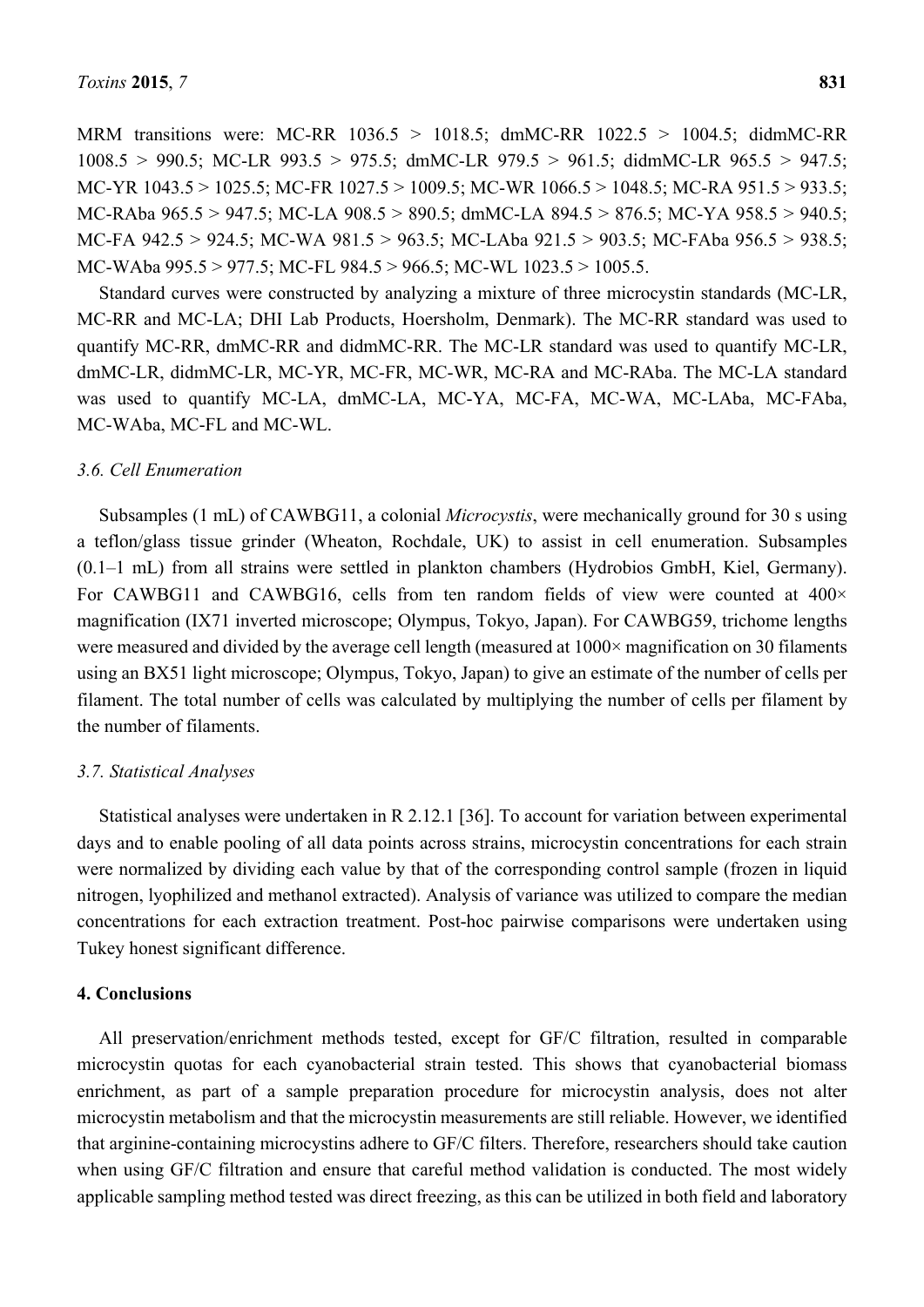environments. Biomass enrichment by centrifugation did not stimulate microcystin metabolism over the normal sample processing time-frame. However, when the supernatant from centrifugation samples was removed quick preservation is recommended, as an increase in microcystin concentration was observed within 2 h.

# **Acknowledgments**

The authors thank Wendy Jackson and Pat Gread (University of Waikato, New Zealand) for technical assistance, Eric Goodwin (Cawthron Institute, New Zealand) for assistance with statistical interpretation, Craig Cary (University of Waikato) for providing laboratory equipment and the anonymous peer-reviewers for their comments which have improved this paper. This research was supported by; the New Zealand Ministry of Business, Innovation and Employment (UOWX0505; Lake Biodiversity Restoration), the Marsden Fund of the Royal Society of New Zealand (12-UOW-087), the Royal Society of New Zealand International Research Staff Exchange Scheme Fellowship (MEAT Agreement 295223), the Marie Curie International Research Staff Exchange Scheme Fellowship (PIRSES-GA-2011-295223), a University of Waikato Masters Research Scholarship (Shelley Rogers) and the Hilary-Jolly Memorial Scholarship (Shelley Rogers).

# **Author Contributions**

Comparison of the various sample processing methods constituted a portion of Shelley Rogers' M.Sc. research for which Michèle Prinsep and David Hamilton formed the supervisory panel. Experimental work was completed by Shelley Rogers under the advisement of all co-authors. The manuscript was prepared and reviewed by all authors.

# **Conflicts of Interest**

The authors declare no conflict of interest.

# **References**

- 1. Chorus, I.; Bartram, J. *Toxic Cyanobacteria in Water: A Guide to Their Public Health Consequences, Monitoring and Management*; CRC Press: London, UK, 1999.
- 2. Falconer, I.R.; Yeung, D.S.K. Cytoskeletal changes in hepatocytes induced by *Microcystis* toxins and their relation to hyperphosphorylation of cell proteins. *Chem. Biol. Interact.* **1992**, *81*, 181–196.
- 3. Yoshizawa, S.; Matsushima, R.; Watanabe, M.F.; Harada, K.-I.; Ichihara, A.; Carmichael, W.W.; Fujiki, H. Inhibition of protein phosphatases by microcystis and nodularin associated with hepatotoxicity. *J. Cancer Res. Clin. Oncol.* **1990**, *116*, 609–614.
- 4. Ueno, Y.; Nagata, S.; Tsutsumi, T.; Hasegawa, A.; Watanabe, M.F.; Park, H.-D.; Chen, G.-C.; Chen, G.; Yu, S.-Z. Detection of microcystins, a blue-green algal hepatotoxin, in drinking water sampled in Haimen and Fusui, endemic areas of primary liver cancer in China, by highly sensitive immunoassay. *Carcinogenesis* **1996**, *17*, 1317–1321.
- 5. Falconer, I.R. An overview of problems caused by toxic blue-green algae (cyanobacteria) in drinking and recreational water. *Environ. Toxicol.* **1999**, *14*, 5–12.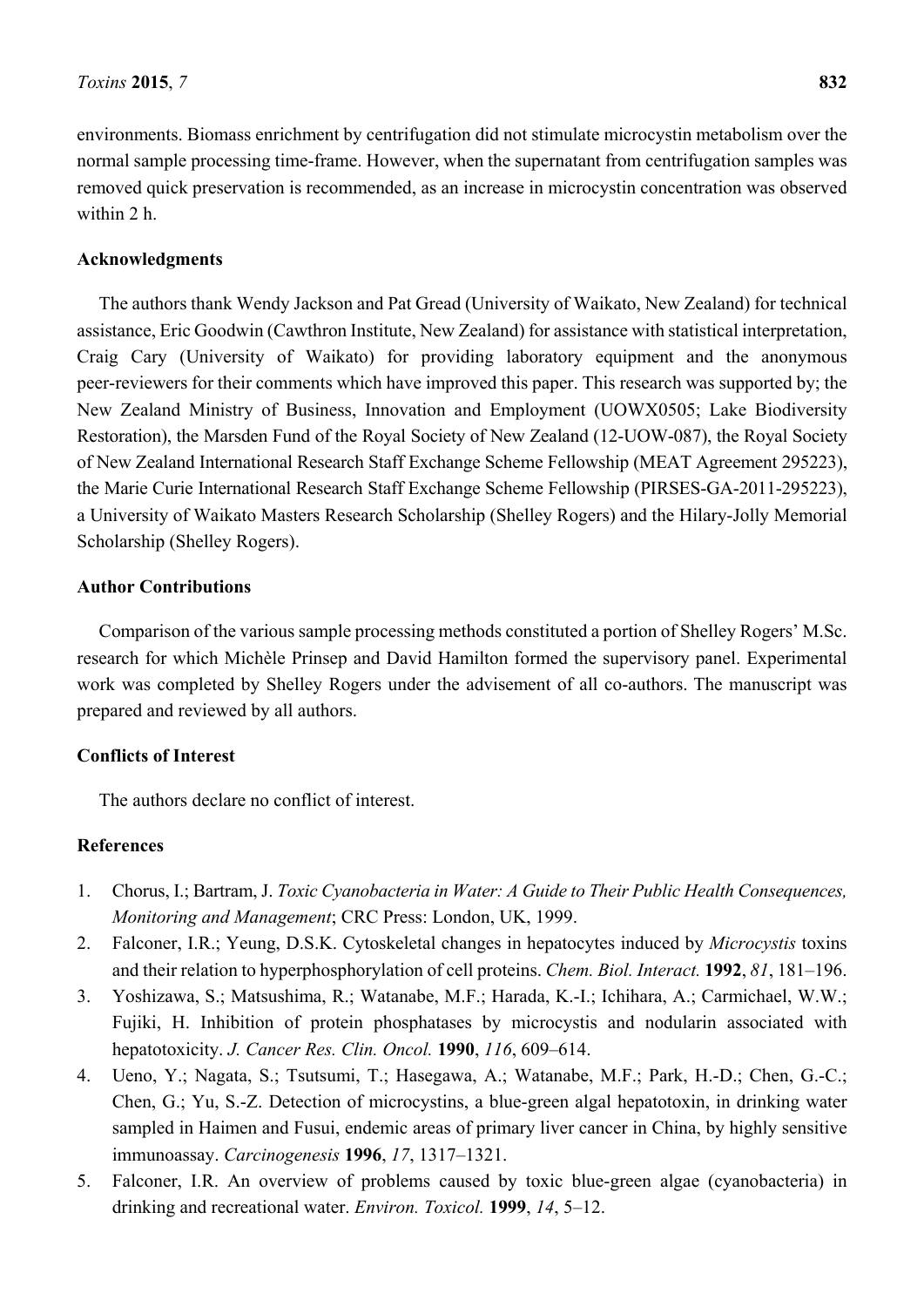- 6. Grosse, Y.; Baan, R.; Straif, K.; Secretan, B.; El Ghissassi, F.; Cogliano, V. Carcinogenicity of nitrate, nitrite, and cyanobacterial peptide toxins. *Lancet Oncol.* **2006**, *7*, 628–629.
- 7. Msagati, T.A.M.; Siame, B.A.; Shushu, D.D. Evaluation of methods for the isolation, detection and quantification of cyanobacterial hepatotoxins. *Aquat. Toxicol.* **2006**, *78*, 382–397.
- 8. Spoof, L. Microcystins and nodularins. In *TOXIC: Cyanobacterial Monitoring and Cyanotoxin Analysis*; Meriluoto, J., Codd, G.A., Eds.; Åbo Akademi University Press: Turku, Finland, 2005.
- 9. Sangolkar, L.N.; Maske, S.S.; Chakrabarti, T. Methods for determining microcystins (peptide hepatotoxins) and microcystin-producing cyanobacteria. *Water Res.* **2006**, *40*, 3485–3496.
- 10. Moollan, R.W.; Rae, B.; Verbeek, A. Some comments on the determination of microcystin toxins in waters by high-performance liquid chromatography. *Analyst* **1996**, *121*, 233–238.
- 11. Ortea, P.M.; Allis, O.; Healy, B.M.; Lehane, M.; Nı́ Shuilleabháin, A.; Furey, A.; James, K.J. Determination of toxic cyclic heptapeptides by liquid chromatography with detection using ultra-violet, protein phosphatase assay and tandem mass spectrometry. *Chemosphere* **2004**, *55*, 1395–1402.
- 12. Rapala, J.; Erkomaa, K.; Kukkonen, J.; Sivonen, K.; Lahti, K. Detection of microcystins with protein phosphatase inhibition assay, high-performance liquid chromatography-UV detection and enzyme-linked immunosorbent assay: Comparison of methods. *Anal. Chim. Acta* **2002**, *466*, 213–231.
- 13. Spoof, L.; Vesterkvist, P.; Lindholm, T.; Meriluoto, J. Screening for cyanobacterial hepatotoxins, microcystins and nodularin in environmental water samples by reversed-phase liquid chromatography-electrospray ionisation mass spectrometry. *J. Chromatogr. A* **2003**, *1020*, 105–119.
- 14. Metcalf, J.S.; Codd, G.A. Microwave oven and boiling waterbath extraction of hepatotoxins from cyanobacterial cells. *FEMS Microbiol. Lett.* **2000**, *184*, 241–246.
- 15. Barco, M.; Lawton, L.A.; Rivera, J.; Caixach, J. Optimization of intracellular microcystin extraction for their subsequent analysis by high-performance liquid chromatography. *J. Chromatogr. A* **2005**, *1074*, 23–30.
- 16. Qu, J.; Zhang, Q.; Jia, C.; Liu, P.; Yang, M. Optimization of microcystin extraction for their subsequent analysis by HPLC-MS/MS method in urban lake water. *Int. J. Environ. Sci. Dev.* **2013**, *4*, 600–603.
- 17. Li, F.; Liu, W.; Zhao, N.; Duan, J.; Wang, Z.; Zhang, Y.; Xiao, X.; Liu, J.; Yin, G.; Shi, C. Studies on extracting microcystin-LR From *Microcystis aeruginosa* by water bath. *J. Environ. Prot.*  **2013**, *4*, 70–73.
- 18. Kim, I.S.; Nguyen, G.H.; Kim, S.Y.; Lee, J.; Yu, H.W. Evaluation of methods for cyanobacterial cell lysis and toxin (microcystin-LR) extraction using chromatographic and mass spectrometric analyses. *Environ. Eng. Res.* **2009**, *14*, 250–254.
- 19. Wood, S.A.; Dietrich, D.R.; Cary, S.C.; Hamilton, D.P. Increasing *Microcystis* cell density enhances microcystin synthesis: A mesocosm study. *Inland Waters* **2012**, *2*, 17–22.
- 20. Wood, S.A.; Rueckert, A.; Hamilton, D.P.; Cary, S.C.; Dietrich, D.R. Switching toxin production on and off: Intermittent microcystin synthesis in a *Microcystis* bloom. *Environ. Microbiol. Rep.*  **2011**, *3*, 118–124.
- 21. Pereira, D.A.; Giani, A. Cell density-dependent oligopeptide production in cyanobacterial strains. *FEMS Microbiol. Ecol.* **2014**, *88*, 175–183.